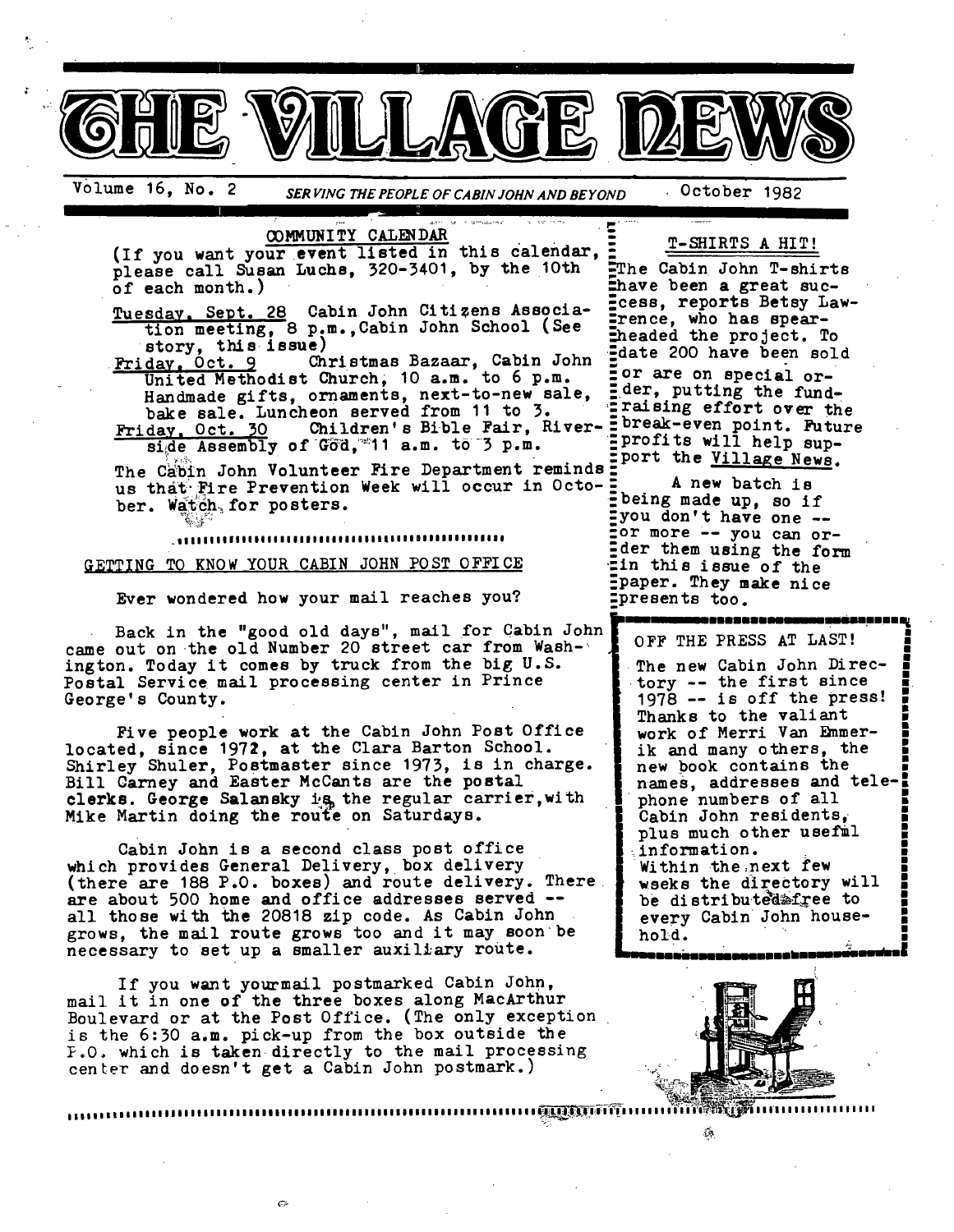### **THE VILLAGE NEWS**

**:** 





pianist at the Cabin John United Methodist Church, will be installed by the end of the year, if all goes well, according to her son, Clyde Holland of Orange 9ark, Florida.

Tax-deductible contributions to Christine T. Holland Carillon Fund may be sent to the Church, at 77th Street and MacArthur Boulevard.

CO!INTRY DANCE GROUP INVITES RESIDENTS

Cabin John residents are invited to classes in the traditional social dances of Scotlanc which are held evfry Tuesday at the Clara Barton School at 8 p.m. You don't have to oring a partner and you don't have to be Scottish to enjoy Scottis; Country Dancing!

For more information, call the Beales at 363-0976. I i ! I, I | I v ! i II I I,| ! I ! ! II I Ill I ! ! ! I I ~ J li II I I III I I Ill I I I ! I I I I I I III I I Iil I I ! I I I I I I I I I I I ~I I I I I I I \$ I ! lJl I III II II I\$I I II II\$ IIIIIIIIII

Once again we were lucky with the weather on Sept. **lingally**  $\frac{1}{2}$  is the sunshine, Reed Martin's banjo, and the gorgeous new Cabin John T-shirts gave everyone a **Chauling Forgeous new Cabin John T-shirts gave everyone is a straight that kept them around long after they had**  $\bullet$  **with each other,**  $\bullet$  **<b>WAPd WIOPE**  $\bullet$  finished eating -- to visit with each other, **FELM WUITE:** welcome newcomers and talk with friends from<br>**PERSONAble** : other communities who had been lured by lege other communities who had beem lured by legends<br>of earlier Cabin John Crab Feasts.

Altogether some sixty people helped out, but special thanks are due to some who devoted a very large amount of time and energy to make the day successful. Barbara Martin's role of overseeing the vegetable operation from beginning to end was crucial. Assistaed by Liz Hook and Frank McKinney,  $\times$ ENCRIAL BELLS FOR she kept track of the green beans, baked beans, METHODIST CHURCH collard greens, potato salad and cole slaw and spent many hours cleaning and chopping. All of Carillon bells in memo- the vegetable cooks hold a special place in our ry of Christine T. Hol- hearts. Some of us who have been attending land, for over 30 years Crab Feasts for years chiefly look forward to<br>pianist at the Cabin those vegetables.

> We tried something different this year. Dave Murphy and Pat Lee had so much fun last year frying chicken at the firehouse that they quickly began cooking up (sorry!) a plan to barbecue outdoors. With Maureen Willoughby they took on the total chicken responsibility. They fashioned a most impressive grill from an old oil drum, hovered over secret potions of barbecue sauce until the wee hours, and withstood the heat of that grill in 85° weather. The result: tender, juicy, delicious -- well, we could go on and on.

It's hard to say who was having more fun - those wielding tongs to help the chicken chefs, those serving crabs and vegetables, or those hanging around Tony Maggio's soda stand to listen to his tall tales and help serve drinks. One would guess that Tony himself has the most fun of all.

Linda King laid all the groundwork for serving the food only to be called out of town at the last minute. Sally Kocher took over with elan. In spite of being new in town, she managed to roll with all the crazy quirks of Cabin John and serve the food efficiently.

~e all loved the varied sweets from the 3 and 4 Year Old School. Thanks to Mary Yarid for organizing the bake sale.  $(6)$   $(7)$   $(8)$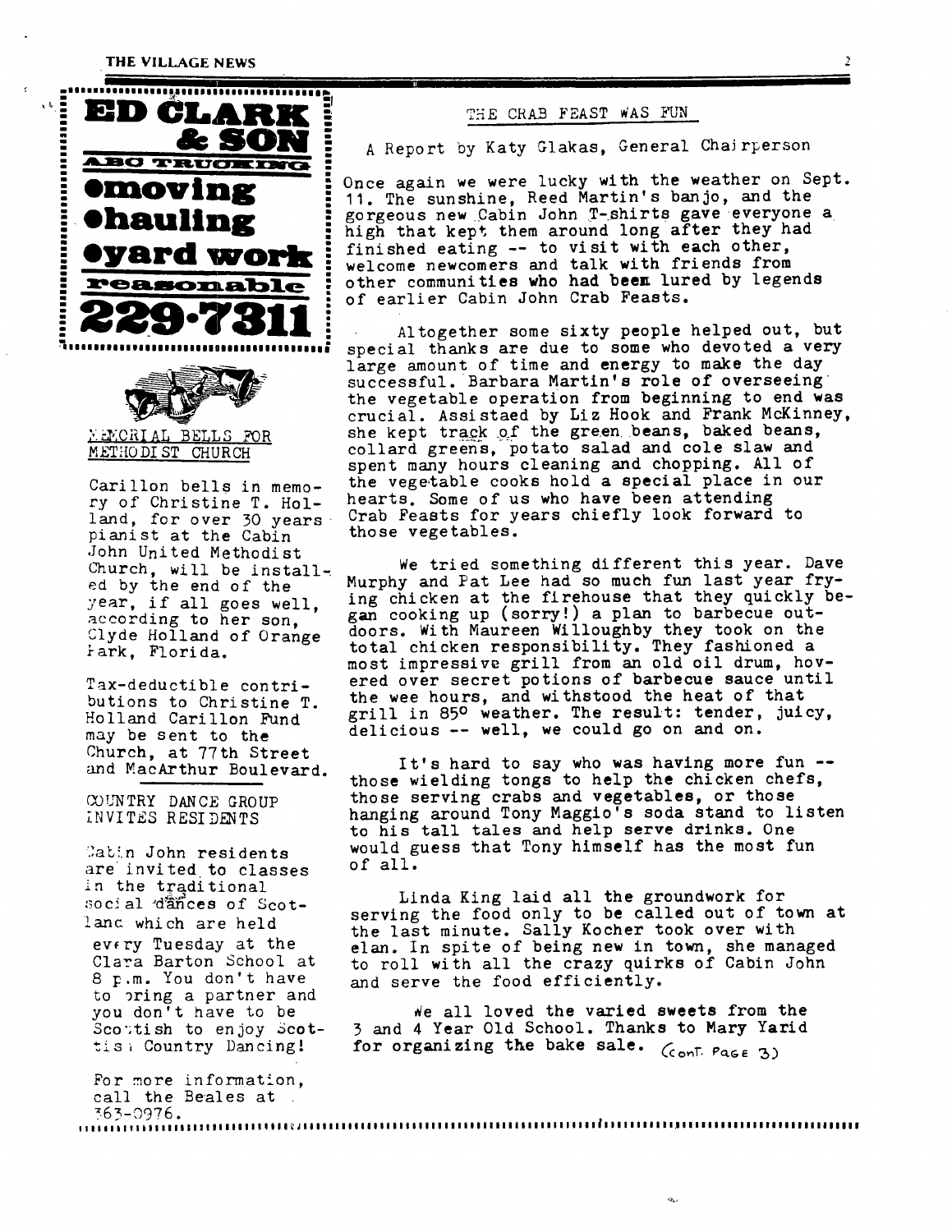# THE VILLAGE NEWS

 $($ <sub>from</sub>  $P3<sup>2</sup>)$  Karen Manion spent hours as ticket chair.  $\frac{1}{104}$  She is really the unsung hero. Advance sales are so important in knowing how much food to buy. Let's remember Merri Van Emmerik too who, for the third year running, picked up all the loose ends (and with her husband, Allen, picked up tables and chairs also). We are also grateful to Mary Vinton for providing the wood used to build the shelters.

Oh yes, the money. Although the final accounts are not yet settled, it looks as if we cleared at least 81800, which means at least \$450 to each of the sponsoring groups: the Citizens Association, the <u>Village News</u>, the 3 and 4 Year Old School and the Home Study Program.

# CITIZENS ASSOCIATION RESUMES MEETINGS

Come and join your neighbors for cider and doughnuts at the Cabin John Citizens Association ~--Fi~ve Years AEo: The meeting an Tuesday, September 28, at 8:00 p.m. Clara Barton School in the Clara Barton School. Awards will be pre- building had just been sented to winners of the T-shirt contest, and turned over to the County<br>the meeting will also focus on organizing our Government by the Board the meeting will also focus on organizing our Government by the Board community into action on some new and ongoing of Education, and the community into action on some new and ongoing issues:

\*Replacement of burned out recreation center

\*A new housing development for the Lemon Tract at MacArthur Blvd. and Rock Creek Terrace

\*Commi tree assignments on land use, safety, transportation, etc.

## Special Service

As a special service to the community, the Citizens Association has arranged to have a person on hand at the September 28 meeting who can register voters. You can't vote in the November 2 election unless you're registered. This is the easy way to do it.

 $\leq$   $\bullet$ 

**:illllliallilllilii liiillii ililillilllll.l:** tenants. " Proposed changes in "The Villa~e News is pub- .-" public transportation  $\frac{1}{2}$  lished towards the end  $\frac{1}{2}$  and the Tuohey tract, in the area  $\ldots$  :  $\frac{1}{2}$  of each month and is :  $\frac{1}{2}$  next to the Fire House,  $\bar{\Xi}$  mailed free to every ,  $\bar{\Xi}$  had just been sold to  $\Xi$  street address in Cabin  $\Xi$  William Klinedinst, who  $:$  John. Call Cappie Morgan  $\exists$  announced plans to build  $\Xi$  at 320-3269 if you don't  $\Xi$ a 30,000 sq.ft. shopping  $\Xi$  receive it. (Box holders  $\Xi$  center. at the Post Office may **also** receive it fre'e, upon request. Call the above number.) Send news = items to Village News, also advertising, to  $E P. O.$  Box 164, Cabin John 20818.



**GHE VILLAGE DEWS** Editorial Team:  $\Xi$  - Linda Billings, Cap-  $\Xi$  |  $\hspace{0.1cm}$  = pie Morgan, Andy Rice, : ' Susan Vogt Graphics: Jeanne Casamento, Cathie Nelsen Production: Susan Luchs Business Manager: Susan Gelb : Folding Coordinator: : | ' ~eenh Titus ?II110ill011111111111111111110111illlllli~

LOOKING BACKWARDS....

Ten Years Ago: The big news in Cabin John 10 years ago was that the million gallon a day sewage overflow into Cabin John Creek was about to be curtailed by the WSSC by diverting flow into the Dulle Interceptor Sewer.

Also in the news was the organization of a new Boy, Scout troop and the circulation of the first proposed land use plan for the Cabin By Linda Billings and the Cause of the Community Plan.

County was looking for

NEWS OF THE VILLAGE NEWS

The files of the Village News go back to 1971, but they are not complete and there are no issues prior to 1971 If any-former editors (or anyone else) have issues of the 197Os or earlier, please call Andy Rice (229-3503). We would like to have a complete set.

Folders needed! If you can volunteer about one hour a month to fold the

**E** Village News, please call our Folding Coordinator, Veena Titus, at 229- *8233.* It can be an en-[joyable get-together.